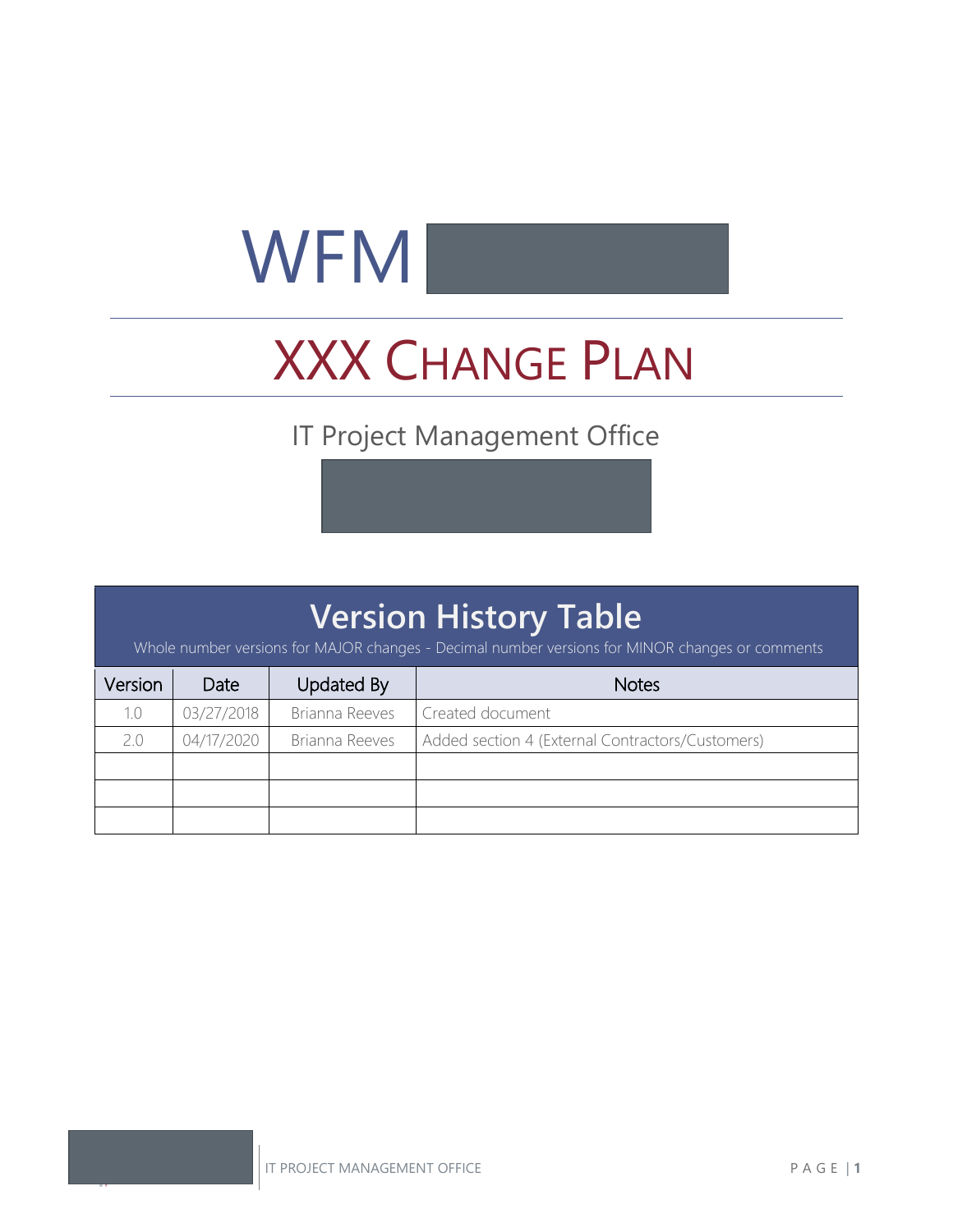## 1.Request Summary

**E** Ensure time reporting transition is as easy as possible for all Windsor, CT employees while minimizing interruptions to the flow of business.



## 2.High-level Messages

- Windsor Time Tracking
	- ♦ What is changing:
		- > Time away from work requests:  $\frac{1}{2}$  time away from work request (this is the new process)
	- ♦ Staying the same:
		- › Recording time against work orders
- Windsor Time Tracking Improvements
	- ♦ Managers:
		- › Ability to access individual employee PTO pool
		- › Help to see your team's schedule more clearly
		- › Easy and quick access to view who has scheduled PTO
		- › Automated process for approving PTO requests
	- ♦ Employee:
		- $\rightarrow$  Automated process = fewer manual calculations = less errors for time calculations = the right checks every time
		- › The company is investing in improving processes that impact you
	- › Using the same application as we use for payroll to integrate into one system
- Windsor Time Tracking What's changing for you:
	- ♦ All Employees: Requesting Time Away
		- › Visit A computer near you
		- $\rightarrow$  Navigate To
		- › Complete The form with your time away request
		- › Press Submit To submit your request for review
	- ♦ Triumph Hourly: Clocking in
		- › Badge into the building and then badge to start your shift
		- › Does not impact recording time against work orders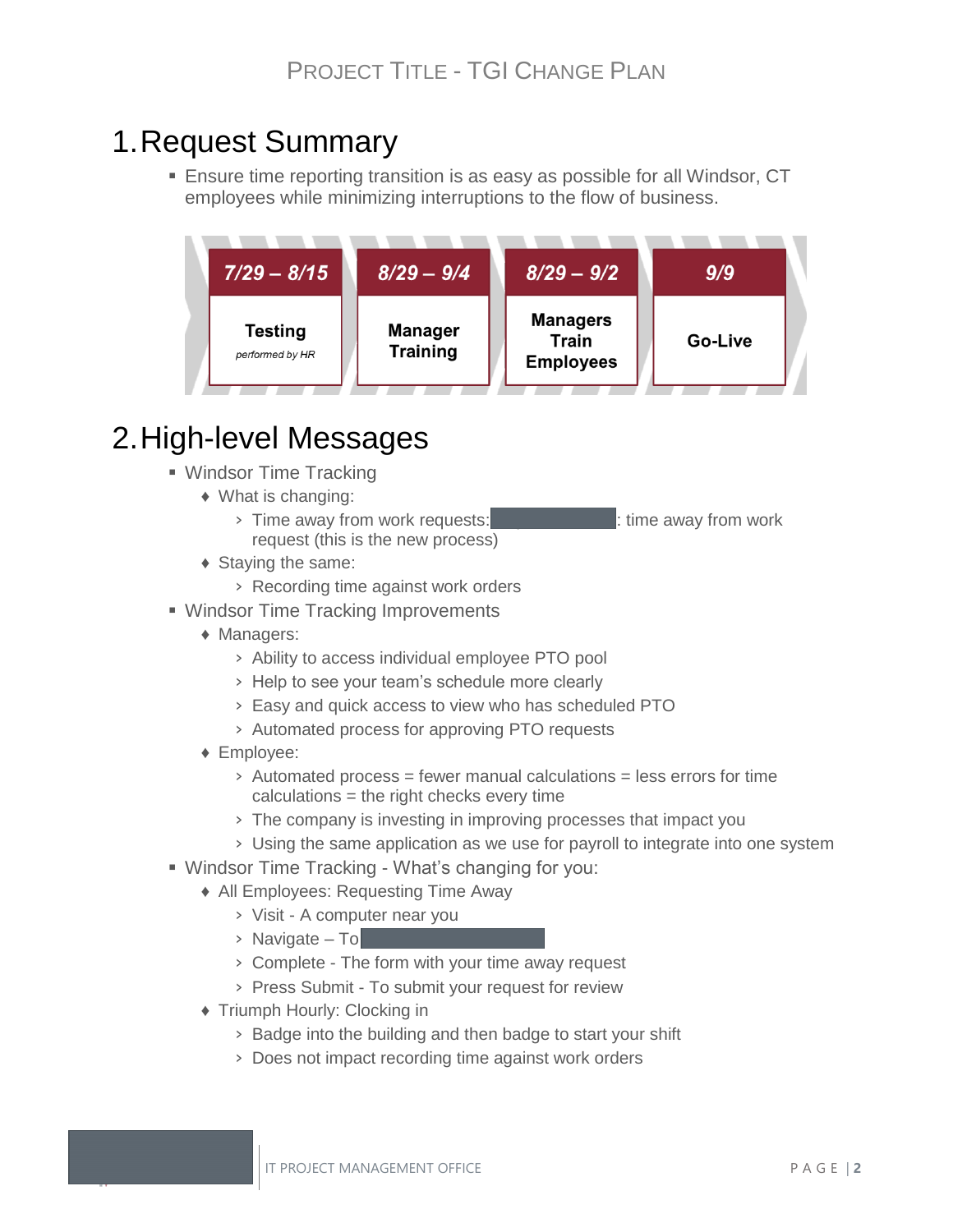## 3.Who are you affecting with this change?

**EXALL EMPLOYEES** 

#### $\bullet$  . The set of  $\bullet$

- ♦ Recently consolidated: Saturated with change, high turnover, chaotic, lots of new managers
- **. INDIVIDUAL CONTRIBUTORS** 
	- ♦ Triumph Hourly
		- › Hourly access to three share computers ~80 ppl (need a decision around how this audience will request time away)
	- ♦ Contractors
		- $>$  ~ 50 people
		- › We will not be communicating to this audience because this change plan does not include contractors.
	- ♦ Salaried Employees
		- $>$  ~80 ppl
		- › HR, Payroll, Finance, Etc.
		- › Will not use time and attendance to track their 40-hour work week
		- › Only use it for PTO Requesting (Time away from work)
- **. MANAGERS & SITE LEADER** 
	- ♦ Demographics
		- › All managers and site leader
	- ♦ Audience Change Details
		- › Will not use time and attendance to track their 40-hour work week
		- › Only use it for PTO Requesting (Time away from work)
		- › Focus on their role in the change, training on their role, and supporting them so they can communicate about this change with their employees
		- › PTO Approvals
			- $\Box$  Must have a verified email address to receive the email notification
			- □ Can also access Dayforce to review, approve, or deny any PTO requests

## 4.External Contractors/Customers

 $N/A$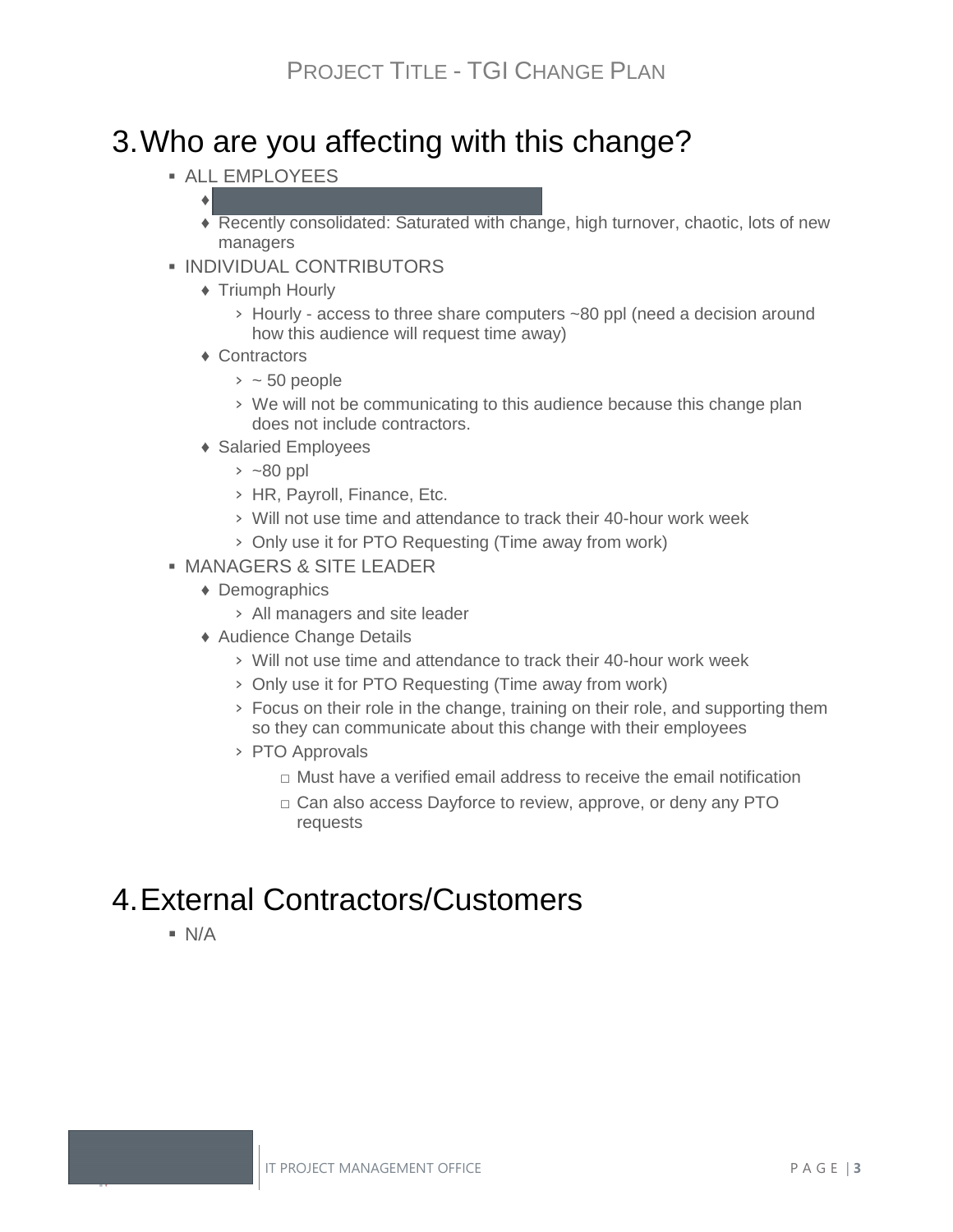## 5.FAQs

- What happens when I request time-off and I don't have the PTO budget?
	- ♦ You will only be able to request time away from work if you have time available in your PTO budget.
- **E** Is my badge changing?
	- ♦ No continue using your current badge. Who initiated this change?

## 6.Two-way Feedback Mechanism

**E** Inbox or Person:

## 7.Ongoing support process

- **Global Service Desk changes:**
- **Ownership after project completion:**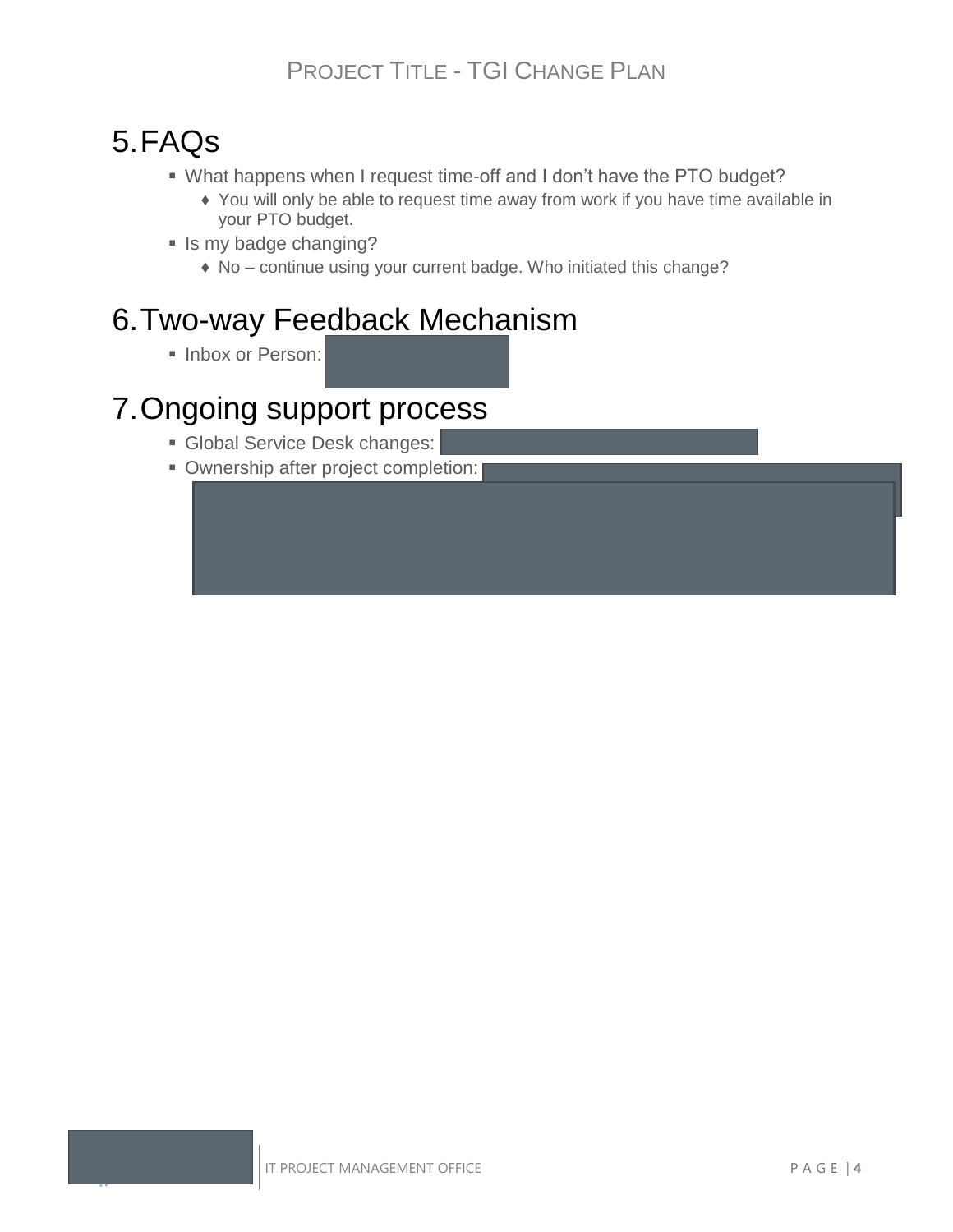## 8.Create the Communication Plan

| Audience      | <b>Messages</b>                                                                                                                                                                                                                                                                                                                                                     | Channel            | Timing         | <b>Distribution</b>                                                         |
|---------------|---------------------------------------------------------------------------------------------------------------------------------------------------------------------------------------------------------------------------------------------------------------------------------------------------------------------------------------------------------------------|--------------------|----------------|-----------------------------------------------------------------------------|
| All Employees | Meeting: Site leader mentions this change is coming in a<br>town hall. XXX reaches out to XX before the next town<br>hall to coordinate delivery of messages                                                                                                                                                                                                        | Meeting            | <b>TBD</b>     | Delivered by Site Leader                                                    |
| Managers      | Meeting: Local project team meets with all site leadership<br>(every person who has a direct report) to discuss this<br>change in more detail and ask for their help in supporting<br>this change - make sure they know we will support and<br>provide resources throughout the change. Ask them to<br>mention this change within their team over the next<br>week. | Meeting            | Aug 26         | 15-minute Meeting hosted by<br>Site Leader                                  |
| All Employees | Meetings: Site managers mention this change within their<br>teams (existing team meetings or informal team updates)<br>- this change is coming, the employee's role, training<br>information, and the high-level messages                                                                                                                                           | Meetings           | Week of Aug 26 | Site managers provide this<br>information to their<br>employees             |
| All Employees | Awareness Email: This change is coming, your role,<br>training information, and the why                                                                                                                                                                                                                                                                             | Email              | Aug 28         | Distributed by Site Leader<br>& printed and<br>distributed by local support |
| All Employees | Posters and Table Tents: Distributed throughout the site                                                                                                                                                                                                                                                                                                            | Marketing          | Aug 28         | Local support will print and<br>post materials                              |
| Managers      | Training Sessions: Education for their role in the process                                                                                                                                                                                                                                                                                                          | In-person Sessions | Aug 29 - Sep 4 | Coordinated through the<br>project team                                     |
| All Employees | Training Sessions: Education for their role in the process                                                                                                                                                                                                                                                                                                          | In-person Sessions | Aug 29 - Sep 2 | Managers train employees                                                    |
| All Employees | Meetings: Site managers reinforce the posters and email<br>by having conversations with their team about the<br>change using the prepared resources                                                                                                                                                                                                                 | Meetings           | Week of Sep 2  | Distributed by Site<br>Leader to all site<br>managers                       |